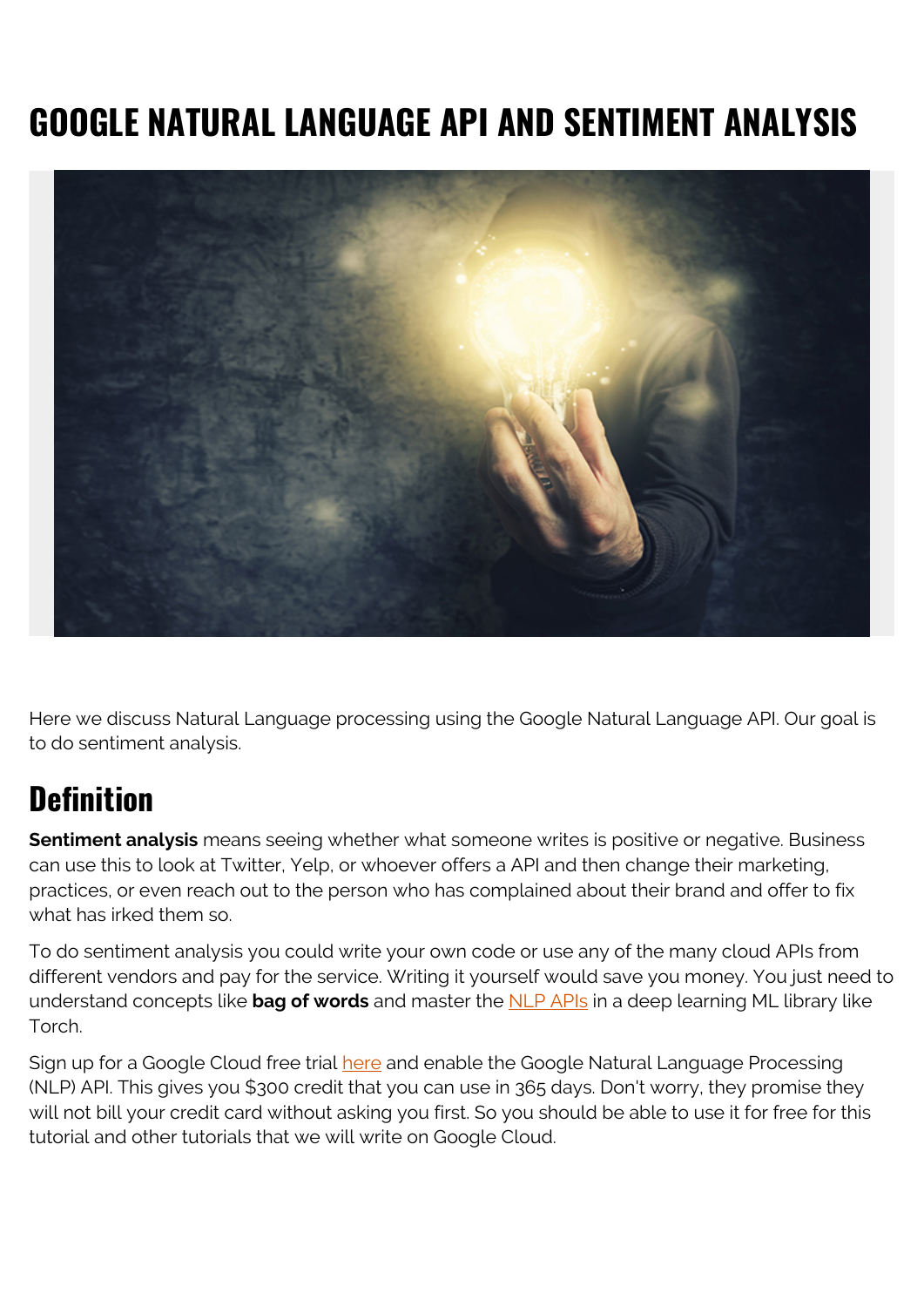# **Setup**

You need to install the Google cloud utilities on your system.

Download the Google cloud utilities and SDK following [these instructions](https://cloud.google.com/sdk/docs/quickstart-debian-ubuntu) to set it up, but **STOP** at the **gcloud init** step since we are using the NLPTutorial, which is already partially set up.

## **Enable API for project**

Go to the [Google console](https://console.cloud.google.com/) and pick the **NLPTutorial** project, which should already be there. if it is not you have not signed up and enables the NLP trial.

#### Go to **Enable APIs and Services**.

Enable both **Natural Language** processing and Google Service Mangement APIs by typing the first few letters in this screen and picking each:



If you cannot find that screen go to the URL directly:

**[//console.developers.google.com/apis/library/cloudresourcemanager.googleapis.com/?proj](https://console.developers.google.com/apis/library/cloudresourcemanager.googleapis.com/?project=nlptutorial-194703) [ect=\(](https://console.developers.google.com/apis/library/cloudresourcemanager.googleapis.com/?project=nlptutorial-194703)name it shows on as Project id)** like this: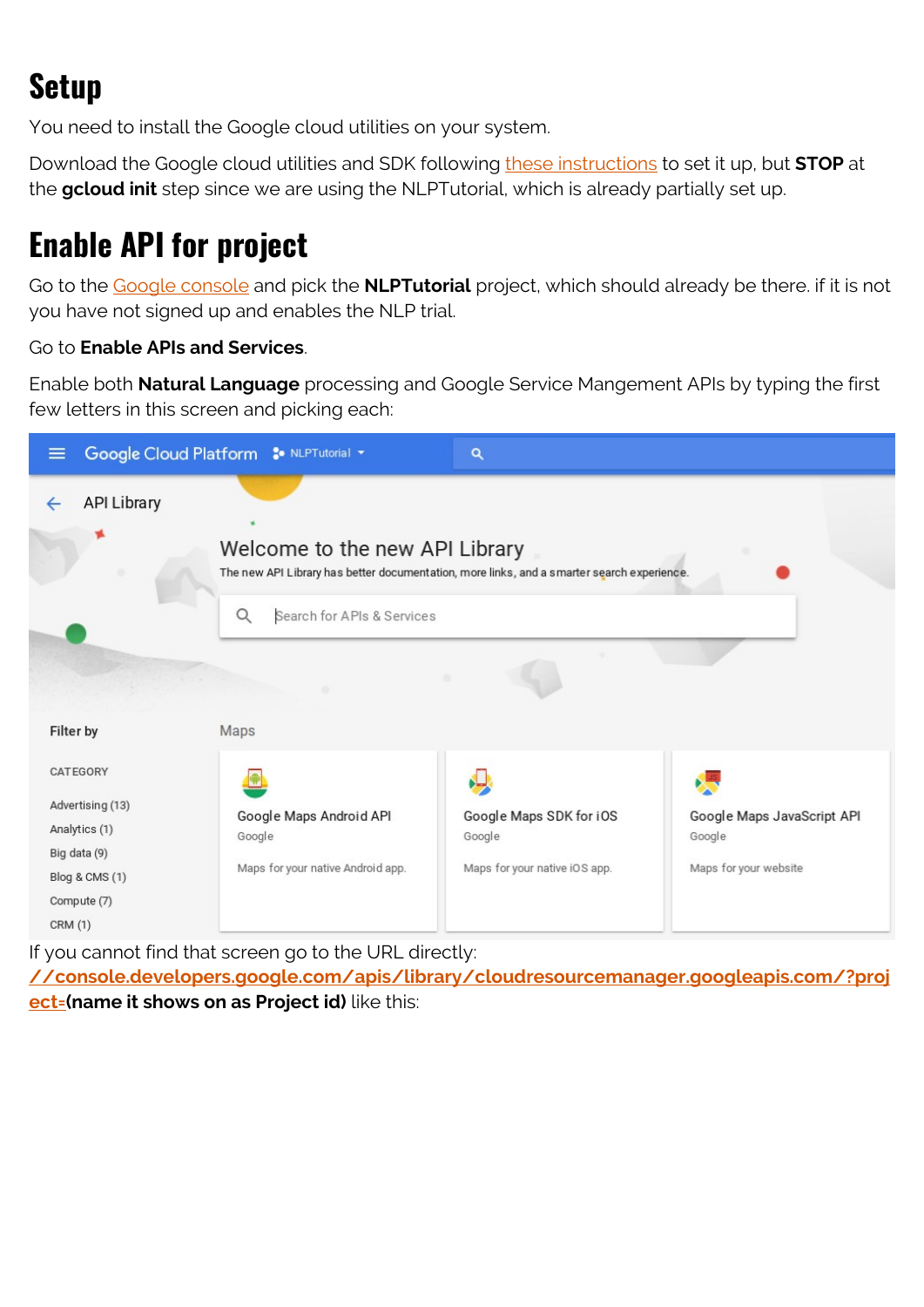

setup correctly, the screen should look like this:

| $\equiv$                           | Google APIs : NLPTutorial + |                                   | Q                        |                                   |                          |                                   |                          | Ħ<br>$\mathbf{D}$<br>◉                                                    | ۸              | $\frac{1}{2}$ |
|------------------------------------|-----------------------------|-----------------------------------|--------------------------|-----------------------------------|--------------------------|-----------------------------------|--------------------------|---------------------------------------------------------------------------|----------------|---------------|
| <b>API</b>                         | <b>APIs &amp; Services</b>  | Dashboard                         | ENABLE APIS AND SERVICES |                                   |                          |                                   |                          |                                                                           |                |               |
| ÷                                  | Dashboard                   |                                   |                          |                                   |                          |                                   |                          |                                                                           |                |               |
| 쁦                                  | Library                     | API                               |                          | $\vee$ Requests                   | Errors                   | Error ratio                       | Latency, median          | Latency, 98%                                                              |                |               |
| $O-$                               | Credentials                 | Google Cloud Natural Language API |                          | $\overline{2}$                    | $\circ$                  | 0%                                | 66 ms                    | 257 ms                                                                    | <b>Disable</b> |               |
|                                    |                             | Google Service Management API     |                          | $\overline{1}$                    | $\mathbf{1}$             | 100%                              | 393 ms                   | 519 ms                                                                    | <b>Disable</b> |               |
|                                    |                             | <b>BigQuery AP1</b>               |                          | $\overline{\phantom{a}}$          | $\overline{\phantom{a}}$ | $\hspace{1.0cm} = \hspace{1.0cm}$ |                          | $\hspace{1.0cm} - \hspace{1.0cm}$                                         | <b>Disable</b> |               |
|                                    |                             | Google Cloud APIs                 |                          | $\sim$                            | $\overline{\phantom{a}}$ | $\hspace{1.0cm} = \hspace{1.0cm}$ | -                        | $\hspace{0.1in} - \hspace{0.1in}$                                         | <b>Disable</b> |               |
|                                    |                             | Google Cloud Datastore API        |                          | $\overline{\phantom{m}}$          |                          | $\overline{\phantom{m}}$          | $\overline{\phantom{m}}$ | $\hspace{1.0cm} - \hspace{1.0cm}$                                         | <b>Disable</b> |               |
|                                    |                             | Google Cloud Resource Manager API |                          |                                   | $-$                      | $\overline{\phantom{a}}$          |                          | $\overline{\phantom{a}}$                                                  | <b>Disable</b> |               |
|                                    |                             | Google Cloud SQL                  |                          | $\qquad \qquad -$                 | $\overline{\phantom{a}}$ | $\overline{\phantom{a}}$          | $\overline{\phantom{a}}$ | $\overline{\phantom{a}}$                                                  | <b>Disable</b> |               |
|                                    |                             | Google Cloud Storage              |                          |                                   | $\overline{\phantom{0}}$ | $\overline{\phantom{a}}$          | $-$                      | $\hspace{1.0cm} \rule{1.5cm}{0.15cm} \hspace{1.0cm} \rule{1.5cm}{0.15cm}$ | <b>Disable</b> |               |
|                                    |                             | Google Cloud Storage JSON API     |                          | $\qquad \qquad -$                 | $\qquad \qquad -$        | $\overline{\phantom{a}}$          | $\qquad \qquad -$        | $\overline{\phantom{a}}$                                                  | <b>Disable</b> |               |
|                                    |                             | Stackdriver Debugger API          |                          | $\hspace{1.0cm} - \hspace{1.0cm}$ |                          | $\overline{\phantom{a}}$          | $\overline{\phantom{a}}$ | $\overline{\phantom{a}}$                                                  | <b>Disable</b> |               |
|                                    |                             | Stackdriver Logging API           |                          | $\overline{\phantom{a}}$          | $\overline{\phantom{0}}$ | $\hspace{1.0cm} - \hspace{1.0cm}$ | $\overline{\phantom{0}}$ | $\hspace{1.0cm} - \hspace{1.0cm}$                                         | <b>Disable</b> |               |
|                                    |                             | Stackdriver Monitoring API        |                          | $\overline{\phantom{0}}$          | $\overline{\phantom{0}}$ | $\hspace{1.0cm}-\hspace{1.0cm}$   | $\overline{\phantom{0}}$ | $\hspace{1.0cm} - \hspace{1.0cm}$                                         | <b>Disable</b> |               |
| $\left\langle \cdot \right\rangle$ |                             | <b>Stackdriver Trace API</b>      |                          | $\overline{\phantom{a}}$          | $\overline{\phantom{a}}$ | $\hspace{1.0cm} - \hspace{1.0cm}$ | -                        | $\hspace{1.0cm} \rule{1.5cm}{0.15cm} \hspace{1.0cm} \rule{1.5cm}{0.15cm}$ | <b>Disable</b> |               |

Download a service account key in JSON format following **these directions**.

Set the **GOOGLE\_APPLICATION\_CREDENTIALS** environment variable to point to it:

export GOOGLE APPLICATION CREDENTIALS=/home/walker/Documents/nlp/google.json